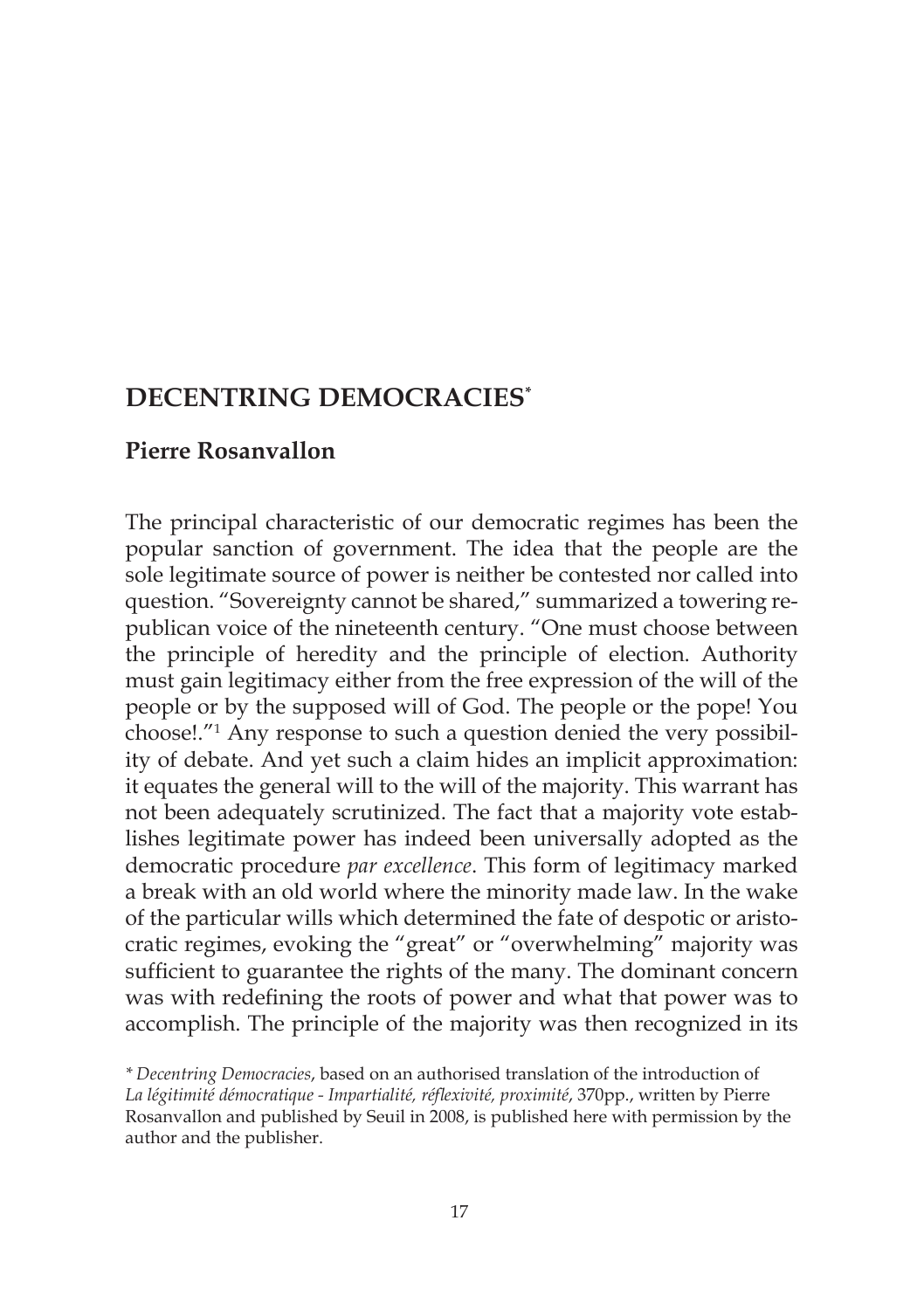more narrow procedural dimension. The classical position could thus be stated in the following terms: "The law of the majority is one of those simple ideas which is accepted at once. It bears the fundamental quality that it favors no one and puts all voters on an equal plane."2

### **Foundational Fictions**

The People or the Nation (always in the singular) and the rule of the majority are located on such different levels that the transition between them merits investigation. On the one hand, there is the general, or even philosophical, affirmation of a political subject while, on the other hand, there is the adoption of a practical procedure for making a choice. The democratic election thus blends *a principle of justification* with *a technique of decision*. While these two elements are of a very different nature, their common union has hidden the tacit contradiction between them. In procedural terms, the idea of the majority may be easily granted, but from a sociological perspective it is more problematic. In the latter case it acquires necessarily a mathematical dimension—it designates a fraction, albeit a dominant fraction, of the people. And yet, the justification of power through the vote has always implicitly been founded on the idea of the general will and thus of the people as an incarnation of society as a whole. This sociological perspective has been consistently reinforced by the moral demands for equality and the juridical imperative of a respect for rights that calls upon a concern for each individual's value in the collectivity. Such is the horizon of unanimity that has sustained the democratic ideal since its origins. That which expresses the social generality is democratic in the largest sense of the term. We have proceeded *as if*  the greatest number were the totality—when the *as if*, in this case, was in fact an acceptable means of reconciling a much higher imperative. This first slight of hand was doubled by a second, that of identifying the nature of a regime with the conditions that established it. The part stood for the whole just as the moment of the election stood for the entirety of the mandate. Such were the two presuppositions that framed the legitimacy of the democratic regime.

The problem is that this dual foundational fiction has been increasingly perceived as the expression of an unbearable falsehood. As early as the end of the nineteenth century, the spread of universal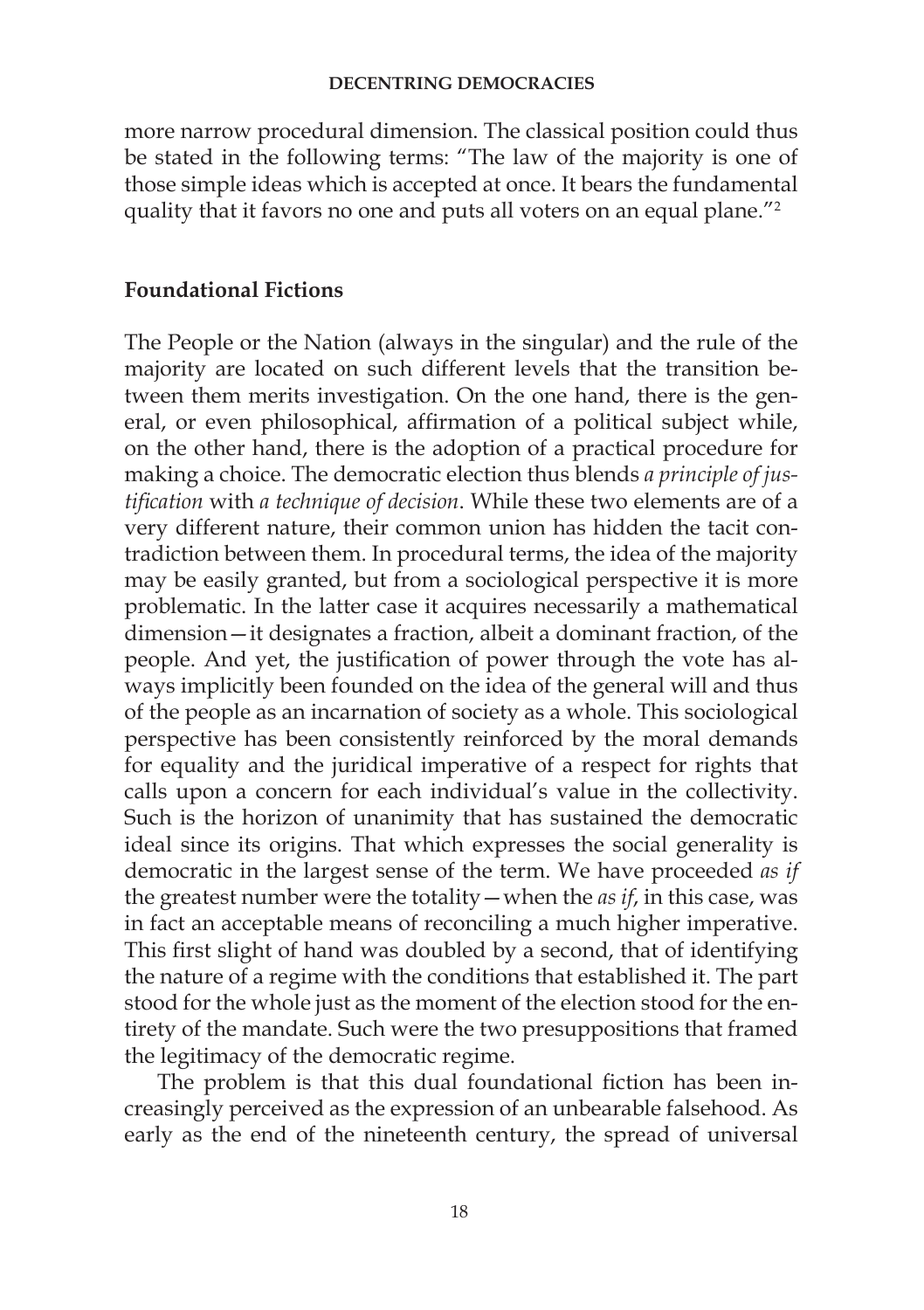(manhood) suffrage across Europe provoked disenchantment from all sides. The specter of the tyrannic masses, originally feared by the liberals, soon gave way to claims that democratic regimes were stuck in their own petty preoccupations. The terms people and nation that had hitherto nourished the expectations and imaginations of all found themselves drowned in the meanderings of partisanship and powerful lobbies. The party system, that none of the original democratic theorists had either imagined or theorized, had asserted itself as the effective heart of political life, bringing personal and group rivalries to the fore. The parliaments that had hitherto been the well-spring of the representative regime, lost their centrality as its function shifted. The original ideal of a realm of public reason in which the general interest could be debated was thought to have deteriorated into a system of exchange serving particular interests. Thus while the electoral moment continued to mobilize energies and respond to important issues, it no longer provided the warm celebration of citizenship it had offered during the first horizon of universal suffrage. From the 1890s to the 1920s, on the backdrop of what many called the "crisis in democracy", the idea that a functioning majority-based electoral system could lead to the expression of the social interest lost all credibility. The parliamentary-electoral system slowly appeared to be governed by a logic of particularities rather than the exigencies of the generality. In the end, while the electoral principle remained an insurmountable procedural horizon, its virtues were no longer perceived as given.

### **A Dual Legitimacy: The Formation and Decline of a System**

The profoundly unsettling years, which framed World War I, from 1890 to 1920 offered a vast reconsideration of the democratic ideal and how it might reconnect with its original substantive dimension. The darkest extremes at once earned credibility as the totalitarian project gained a foothold in incarnating what might be perceived as the public good. But out of the heart of these changes emerged a new dimension that would transform democratic regimes: the construction of a true administrative power. This period witnessed the emergence of a stronger and more organized state; but most importantly, the state's development was inseparable from a project of reestablishing its basic principles. It was argued that the "bureaucratic machine" might con-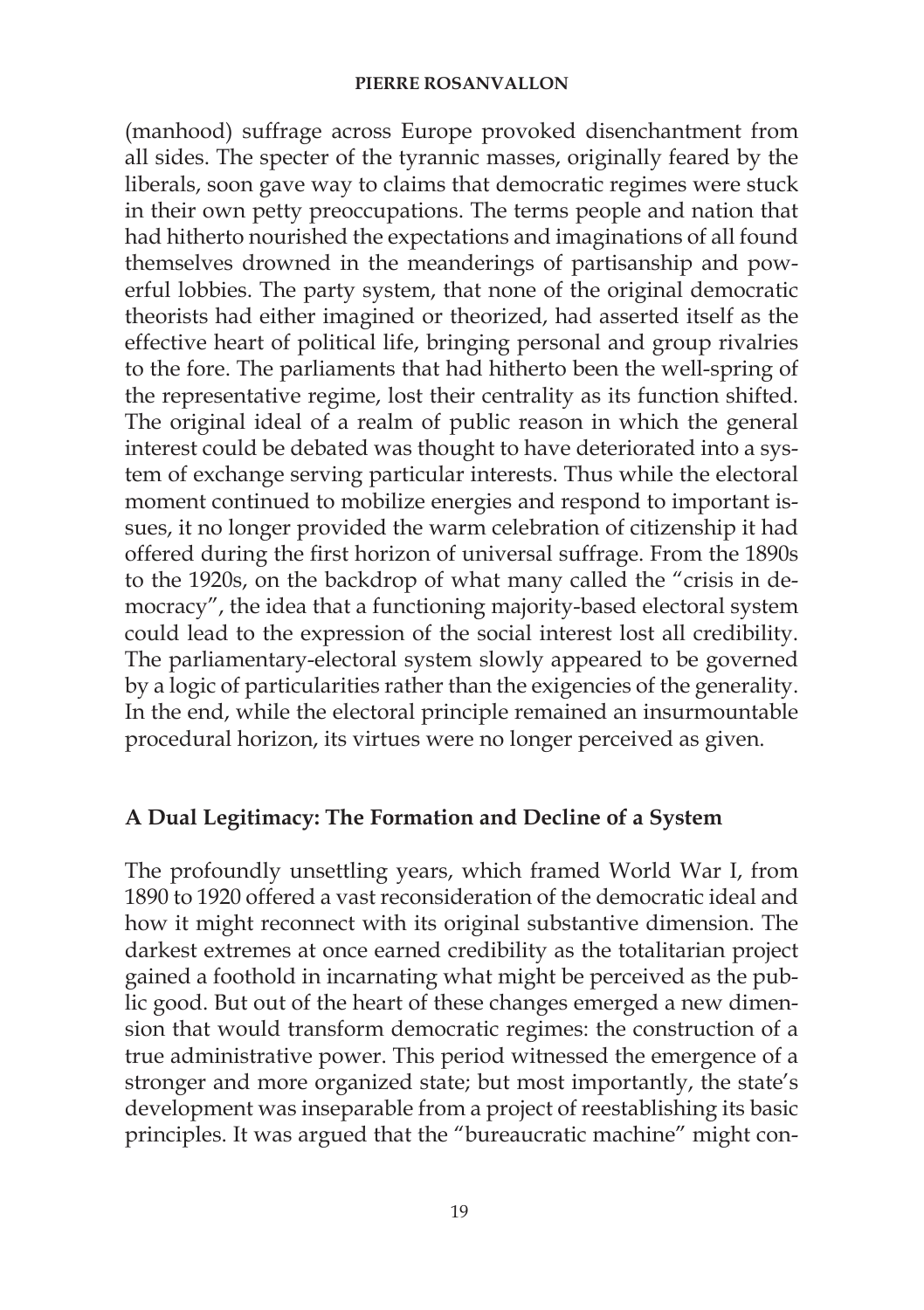stitute, in itself, a force for realizing the general interest. The models of public service in France and rational administration in the United States thus offered the two great examples of this objective. On the one side, was the vision of a universal corporatism, calling structurally upon civil servants to completely identify with their mission and take on "the interests of the disinterested." On the other, was a search for access to generality through the virtues of scientific management. These projects renewed and reinserted the ancient ideals of rational government and positive politics into the democratic universe, a project which, from the Enlightenment to Auguste Comte, sought the accomplishment of the common good outside partisan interests.

The goal was to respond to the problem of a unified expression of wills through a more realistic and more objective form of the social generality. The project began to take form, or at least partially. And thus without ever being clearly formulated or conceptualized, democratic regimes slowly moved forward marching on the two legs of universal suffrage and public administration. The latter ceased to be a simple voice of political power as it gained a new autonomy with the notion of competence. As a result, equal access to expression in the form of the vote corresponded to the principle of equal access to admittance in public service. Election or the Civil Service exam became two parallel modes of designating representatives or interpreters of the social generality. The election was the subjective choice, guided by a system of interests and opinions, while the exam became an "objective" selection of the most competent. In the French case, the holy alliance of universal suffrage and public service explicitly imposed their respective values upon republican ideology. The administration's "Jacobins of excellence" were as central to the republic as the public servants elected by the people. Thus, a second vision of democratic legitimacy emerged, which played a decisive role in compensating for the increasing weakness of electoral legitimacy, *identification with the social generality*. The two dominant ways of conceptualizing legitimacy were intimately tied: a legitimacy derived from power's recognition of its social base and a legitimacy which identified with accepted norms or values. These two forms of legitimacy, procedural and substantial, were intertwined and became the foundation of democratic regimes at the turn of the twentieth century.\*\*

*\*\** Pierre Rosanvallon, *La contre-démocratie*. *La politique à l´âge de la défiance.* Paris: Seuil 2006.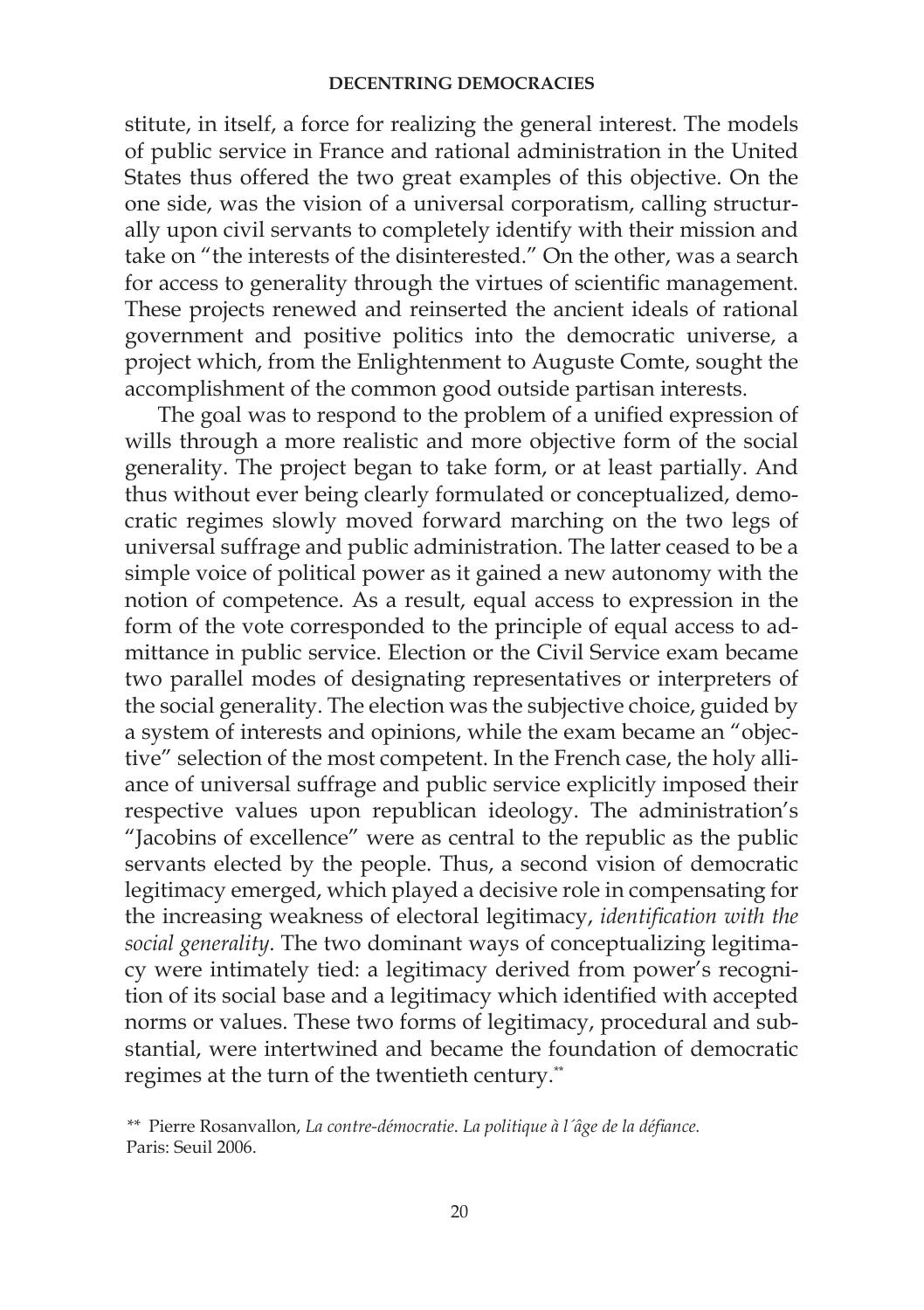This page in the history of democracy began to turn in the 1980s. First, electoral legitimacy declined due to a relativism and desacralization of the vote. During the "classical" age of the representative system, elections offered an indisputable mandate granting free reign to those who governed. Disciplined organizations, clearly defined programs, and strong partisanship generated a predictable universe that inscribed future political decision in a well-organized electoral process. This is no longer the case. Elections now have a more restricted function: they validate a mode of designation. They no longer establish *a priori* the legitimacy of policies that will be carried out in the future. The idea of the majority has also changed. While it remains clearly defined in juridical, political and parliamentary terms, it is less clear in sociological terms. The interest of the greatest number cannot be mapped automatically onto the majority. The "people" are no longer understood as a homogeneous mass but rather as a series of unique histories or a sum of specific situations. Thus our contemporary societies increasingly understand themselves from the point of view of the minority. The minority is no longer "the few" (who must accept the will of "the many"). Rather the minority has become one of the multiple and fragmented expressions of the social totality. Society now manifests itself under the auspices of a vast series of minority conditions. The "people" have become the plural form of the "minority."

The legitimacy of administrative power has suffered as well. Neoliberal rhetoric has weakened the respectability of the state and cast the market as guarantor of the collective good. In more concrete terms, New Public Management has introduced methods which have devalued the classic figure of the civil servant acting in the name of the general interest. High civil servants have found themselves affected by this evolution as they no longer incarnate a force for managing the future in a less predictable world (they have also been hurt by the elite's massive desertion of administration due to growing disparities in remuneration with the private sector). Likewise, the notion of a rational and disinterested technocracy has been discredited in a more lucid and well-educated society. The old patronizing style of an omniscient public service overseeing a society of minors has become as economically unrealistic as it has sociologically unacceptable. The moral and professional foundations that allowed the administrative power to assert itself have since been wrested from it. The administra-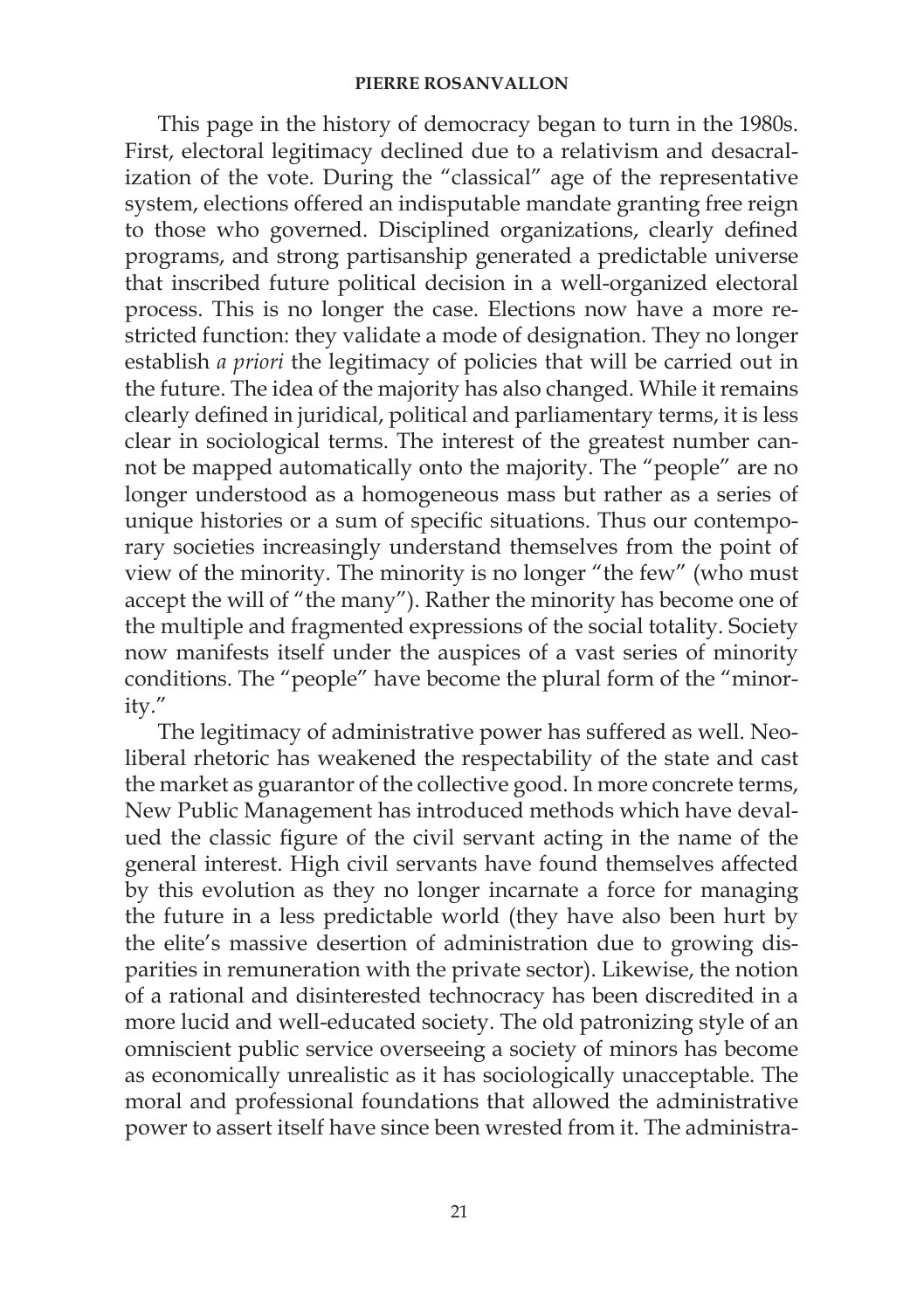tion's legitimacy has thus been eroded alongside that of the electoralrepresentative sphere.

### **The New Age of Legitimacy**

The slowly sinking system of double legitimacy and the changes that provoked and accompanied it since the 1980s did not simply leave a void. Amidst the sense of loss or even disintegration, a new, silent reconstruction has taken place. First, citizens have developed new expectations. The desire to establish a regime in the service of the general interest is expressed in unprecedented terms. References to values such as impartiality, pluralism, compassion and proximity have been noticeably reinforced. These references have been cast as backdrops for legitimacy and correspond to a new understanding of the democratic generality. At the same time, institutions like independent authorities and constitutional courts have increased in number and influence. A new way of governing has been outlined with the growing place of image and communication. Such changes outline a radically different landscape whose character and future have not been charted and therefore must be described and deciphered. In response, we must draw out the concepts that structure this new world and, perhaps more importantly, determine the new democratic forms towards which they may positively evolve. While we will analyze discourses and experiences, keeping an eye towards their limits, uncertainty and even dangers, we shall also detail the ideal-types that could provide a mastery of this new world. The full impact of this revolution remains undecided in a world where new possibilities are accompanied by as many potential dangers.

The essential change in the 1980s was a reformulation of the basic imperative that democracy expresses the social generality. The full scope of this shift may be appreciated by measuring its distance from previously dominant visions of the generality. Universal suffrage is based on an aggregate definition of the generality. The mass of citizen-voters sketch the figure of the general will. Public service, on the other hand, signifies an objective generality. Here, public reason or the general interest is captured by the very structures of the republican state. In each case, it is assumed that generality may be adequately and positively incarnated. Amidst the disappearance of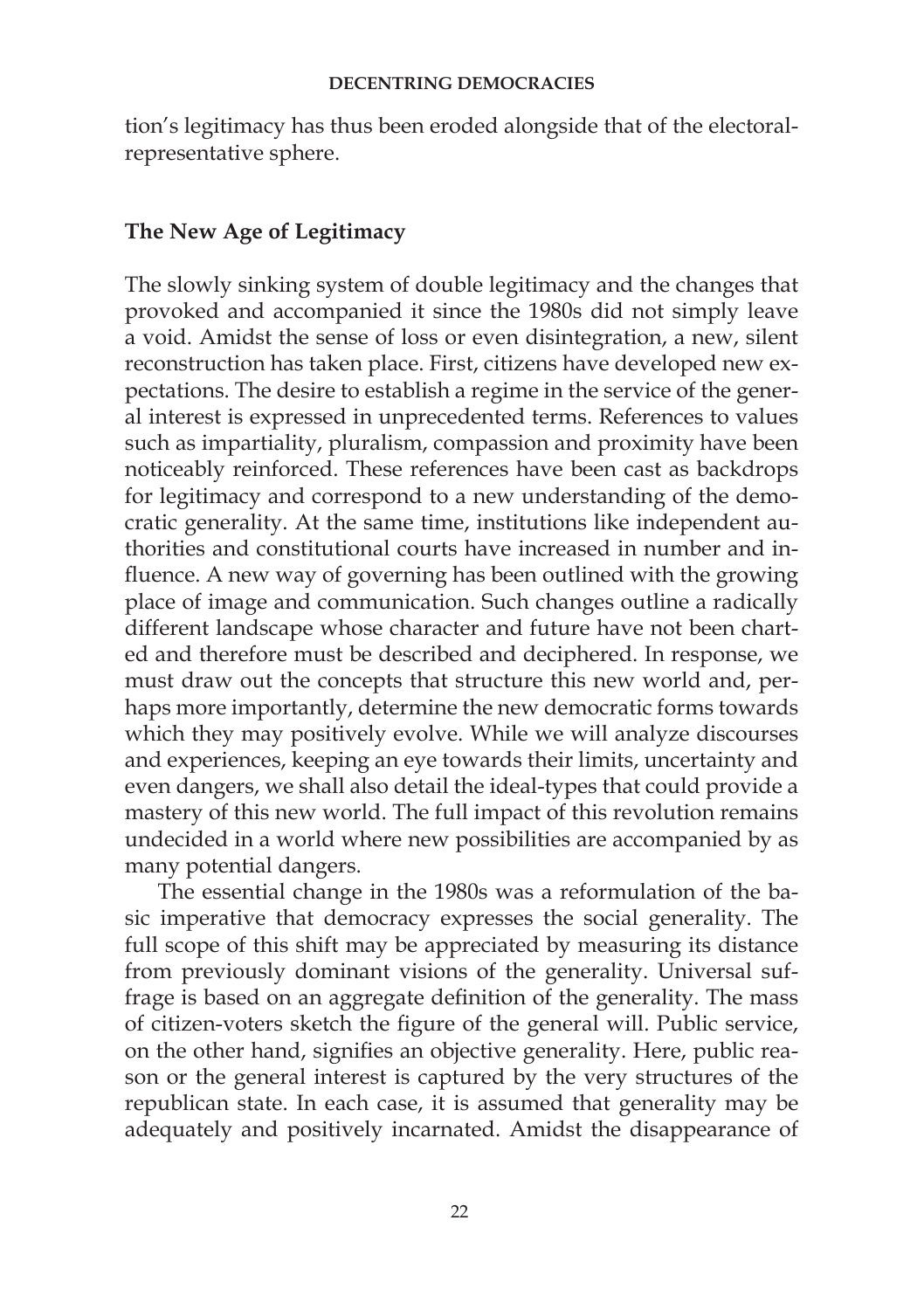these two conceptions are three new, more indirect, ways of constituting the power of a social generality:

● Realizing generality through abstraction (or detachment) from particularities. This implies a rational and organized distance from the different aspects of a question. It defines power as a void. In this case, an institution's quality of generality is determined by the fact that it cannot be appropriated. It is a *negative generality* that implies two variables: the structural variable which supports it (the fact that it is independent) and a behavioral variable (maintaining a certain distance or equilibrium). It is this form that defines the position of institutions like authorities of surveillance or regulation and above all marks their point of departure from an elected power.

● Realizing generality by multiplying the expressions of social sovereignty. Here the aim is to make the subjects and forms of democracy more complex in order to realize their objectives. It is most notably an attempt to correct the shortcomings of a system which assumes the electoral majority to be the will of the whole social body. This is a *generality of multiplication*. A constitutional court participates in such an enterprise when it determines the constitutionality of decisions made by the majority party by expressing what we might call the "people principle."

• Realizing generality through a consideration of the multiplicity of situations and a recognition of all social singularities. It advances through a radical immersion into the world of particularities and a concern for concrete individuals. This type of generality is associated with behavioral qualities emerging out of a power that forgets no one and attends to everyone's problems. Its roots may be found in an art of government that is antithetical to nomocracy. As opposed to the creation of the social through the juridical principle of equality which distances itself from all particularities, this form of generality is defined by a consideration of the totality of existing situations and the scope of one's field of attention. One might therefore speak of a "descent in generality".3 It is a *generality of attention to particularity*.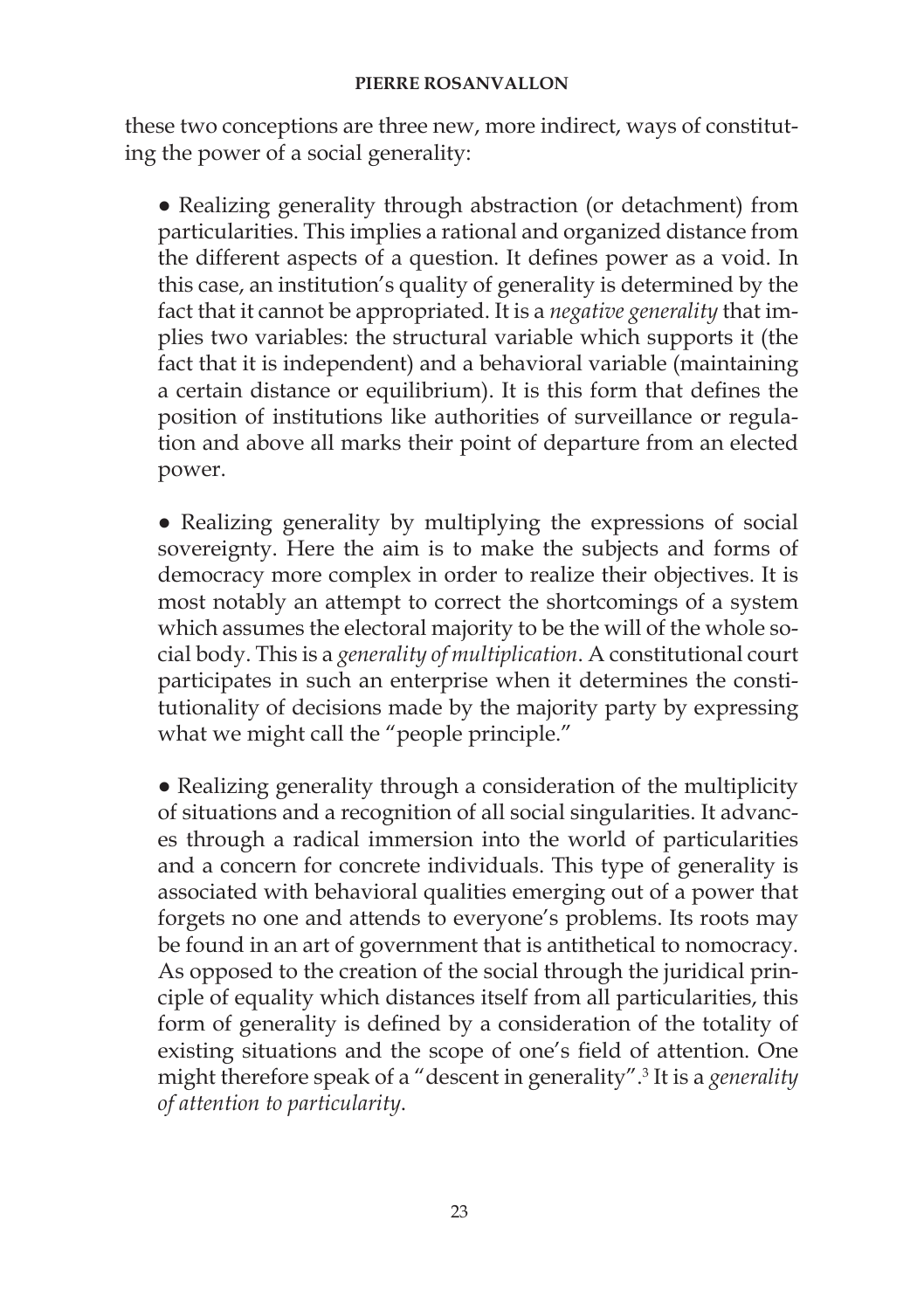All of these conceptions of the generality have in common that they rely on an approach to the social totality which is neither mathematical agregation (with the implicit ideal of unanimity) nor monist (with reference to a social interest conceived as a stable property of the collective body or structure). They valorize a more "dynamic" vision of *processes of generalization*. More broadly, they correspond to three potential strategies in exploring a universe in its totality: from a distance through a telescope, multiplication through microscopic visions, and exploration through multiple paths. In this case, generality constitutes a regulatory horizon. It is no longer of a substantive nature as it was under the notions of general will and general interest.

Three new figures of legitimacy have thus emerged and each implements a form of the social generality just described: *a legitimacy of impartiality* (tied to a negative generality); *a legitimacy of reflexivity* (associated with *a generality of multiplication*); and *a legitimacy of proximity*  (following *a generality of attention to particularity*). This revolution in legitimacy has been an active agent in the global shift of decentring democracy. It continues along the path already charted by the deemphasis of elections in citizen activity. In *Counter Democracy*, I described how new forms of political investment have emerged in the figures of the people of surveillance, the people of the veto and the people of judgment. I revealed the vibrancy of these forms as a counterpoint to the people as voter which has taken a decidedly more morose turn. Democratic life has therefore spread far beyond the electoral representative sphere. There are now many other ways, which are both in competition with, and complementary to, the vote but bear their own democratic legitimacy.

Contrary to the legitimacies of establishment (the vote) and identification (public administration) which were seen as inseparable from the properties intrinsic to their powers (election or the civil service exam gave status to those who had been successful in their respective competition), the new forms are determined by their *qualities*. In this case, legitimacy cannot be acquired. It is forever precarious, continuously under question, and dependent on social perceptions of the actions and behavior of institutions. This is an essential point for it suggests that these new figures have stepped outside the standard typological frame based on a distinction between legitimacy as a product of social recognition and legitimacy through identification with norms. The legitimacies of impartiality, reflexivity, and prox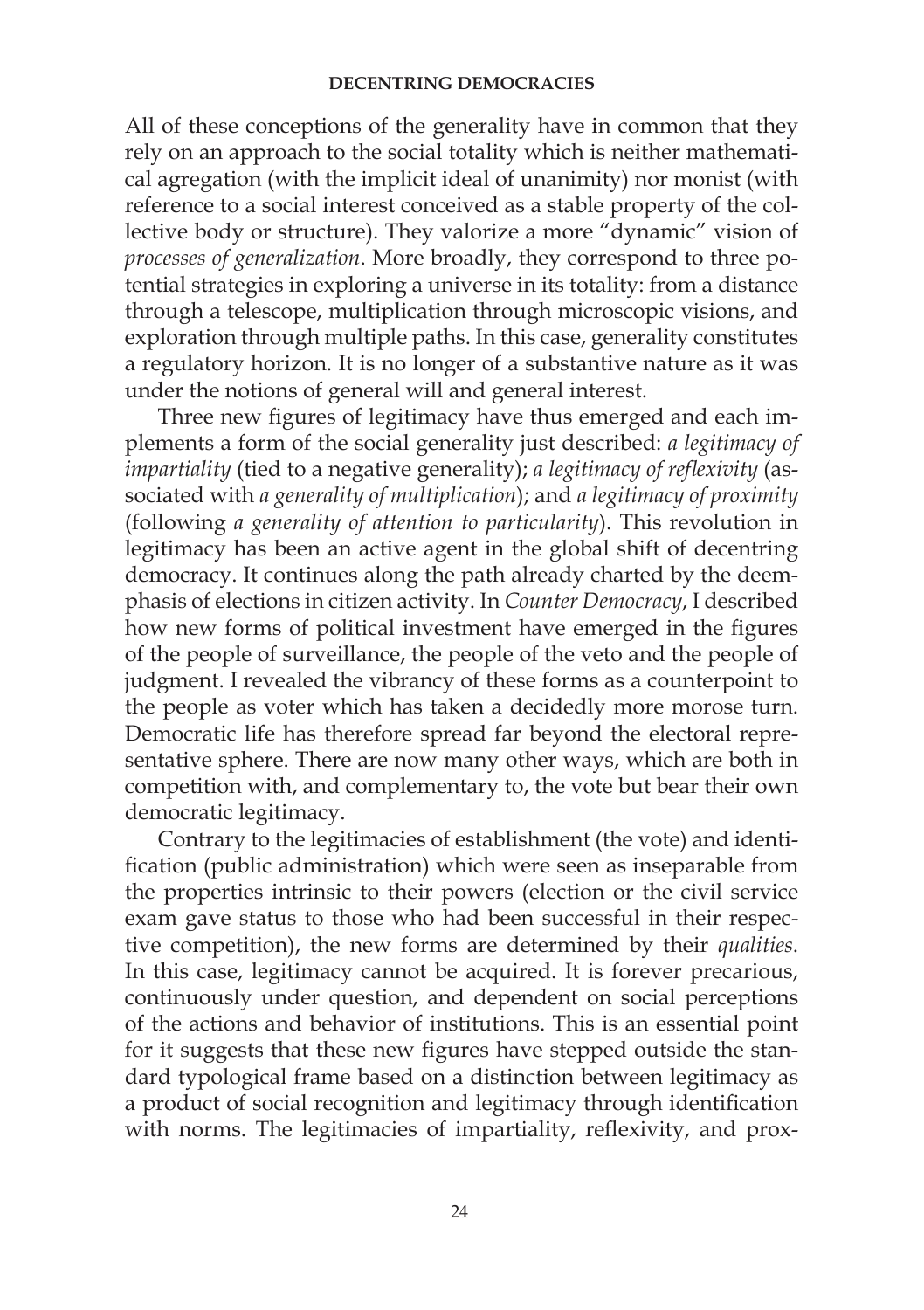imity have a hybrid nature spreading across these two dimensions. They are derived from the characteristics of these institutions and their capacity to incarnate values and principles, but they also remain dependent on the fact that they must be socially recognized as such. We may therefore imagine that their deployment opens toward a new democratic age. The new regime of legitimacy pushes beyond the traditional opposition between the guardians of "a republican generality," focused on substance, and the champions of a strong democracy, concerned with social mobilization.

They expand the classical typologies based on an opposition between input legitimacy and output legitimacy.4 This distinction is no doubt very useful in that it reminds us that an appreciation of government action is taken into consideration in citizen's judgment (it also suggests that the non-elected bodies may be recognized as legitimate if they contribute to the production of what is considered socially useful).<sup>5</sup> But our discussion is broader in that it considers the legitimacy of the institutions themselves. This also means that a proceduralist perspective, along the lines of Jürgen Habermas, is also not entirely satisfying. He too has tried to move beyond substantialist approaches to democracy by inviting us to understand the general will in terms of a discursive dissemination.<sup>6</sup> Nonetheless*,* he has maintained a monistic vision of popular sovereignty. He merely transfers the site of this sovereignty from an intrinsically coherent social body to a diffused communicative sphere. It is however legitimacy itself which must be redefined because the deconstruction and redistribution of the social generality has led to a radical pluralization of its forms. There are therefore multiple ways of acting or speaking "on behalf of society" and of being representative. The three new forms of legitimacy thus form a system and complement each other, defining a more demanding democratic ideal.

This transformation is all the more decisive in that the question of legitimacy has taken on new importance in the contemporary world. As the ideologies and utopias that gave "external" form to the political order have lost their pertinence, the political order has been left to find, in itself, the sources of its justification. Like the confidence between individuals, legitimacy is "an invisible institution." It places the relationship between the governed and those who govern on solid ground. If legitimacy can be understood in the broadest sense as an economizer of coercion, the role of its democratic variant is to bring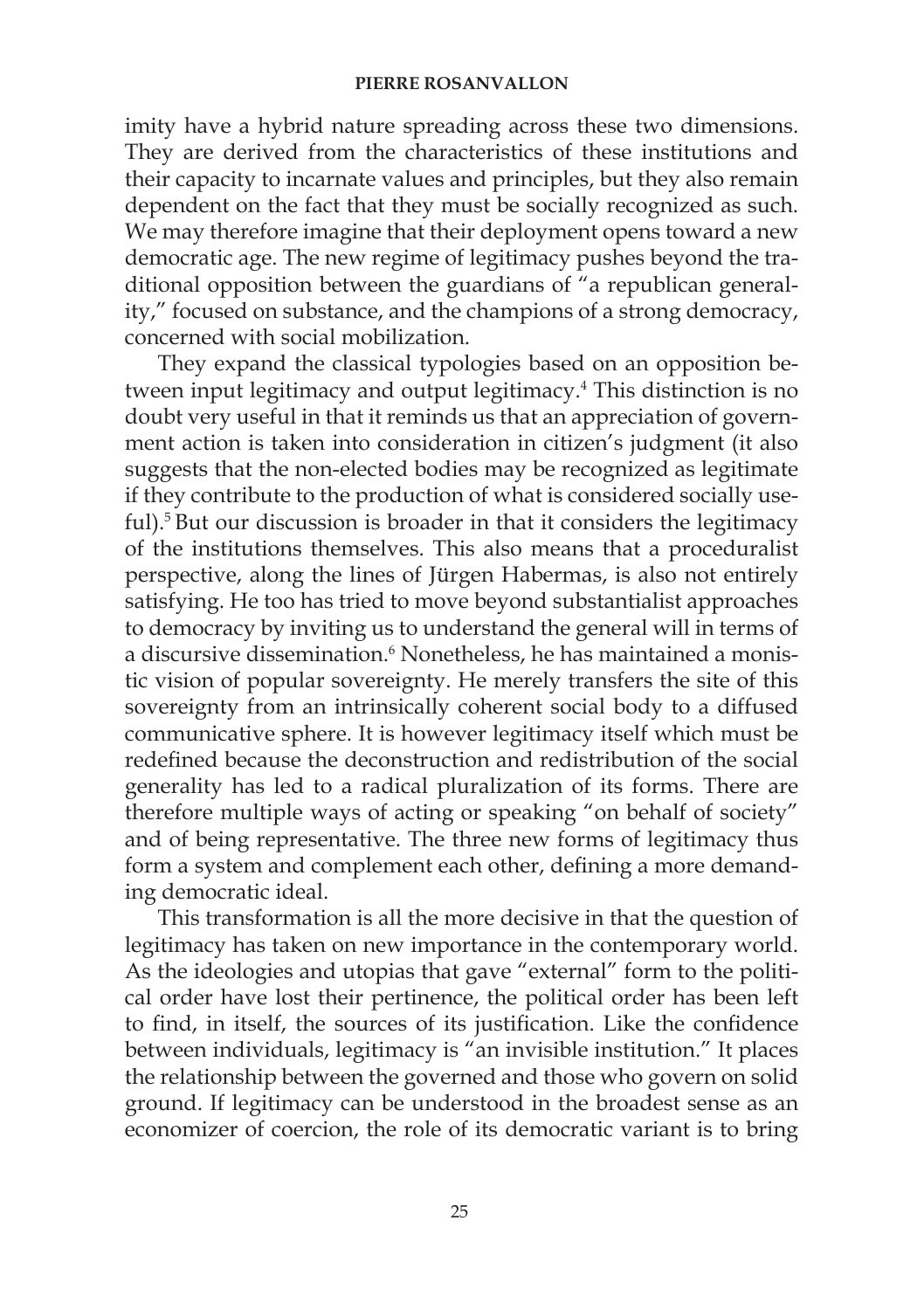#### **DECENTRING DEMOCRACIES**

power and society together constructively. It helps give form to the very essence of democracy—the social appropriation of power. Democratic legitimacy generates a wave of dedication among citizens that is inseparable from the process of their own valorization. It conditions the effectiveness of public action and, at the same time, determines how citizens understand the democratic qualities of their country. It is an "invisible institution" and a "responsive indicator" of society's political expectations and the responses to them. Therefore, a broader and more exacting definition of legitimacy participates in the structural development of democracy.

### **An Undecided Revolution**

Up to present, the figures of legitimacy described above have formed a system out of two types of institutions: independent authorities of surveillance and regulation on the one hand, and constitutional courts on the other. The first benefit from a legitimacy of impartiality because of their mode of designation and their composition. They are either created by a legislative power concerned with limiting and controlling an executive judged too partisan, or solicited by the executive power itself, ready to delegate a certain number of responsibilities for which it considers itself incompetent. Constitutional courts check legislative work by submitting it to new constraints of generality insufficiently ensured by the majority. Their legitimacy is tied to the reflexive nature of their intervention. The rise of these two institutional categories has had considerable impact on the production of norms and the exercise of executive power and dramatically altered the conception offered by the great figures of the American and French revolutions. Independent authorities and constitutional courts have everywhere increased in power and in so doing have begun to revolutionize the classical approach to democracy. This displacement cannot be overstated. Nonetheless, they have only been marginally discussed by classical democratic theory. It is, indeed, striking that the conceptualization of democratic institutions has remained remarkably stable over the last two centuries.<sup>7</sup>

 From the end of the eighteenth century to the 1980s, explorations and controversies took place in a conceptual field that was relatively constant. Such an assessment may be confirmed by any historian of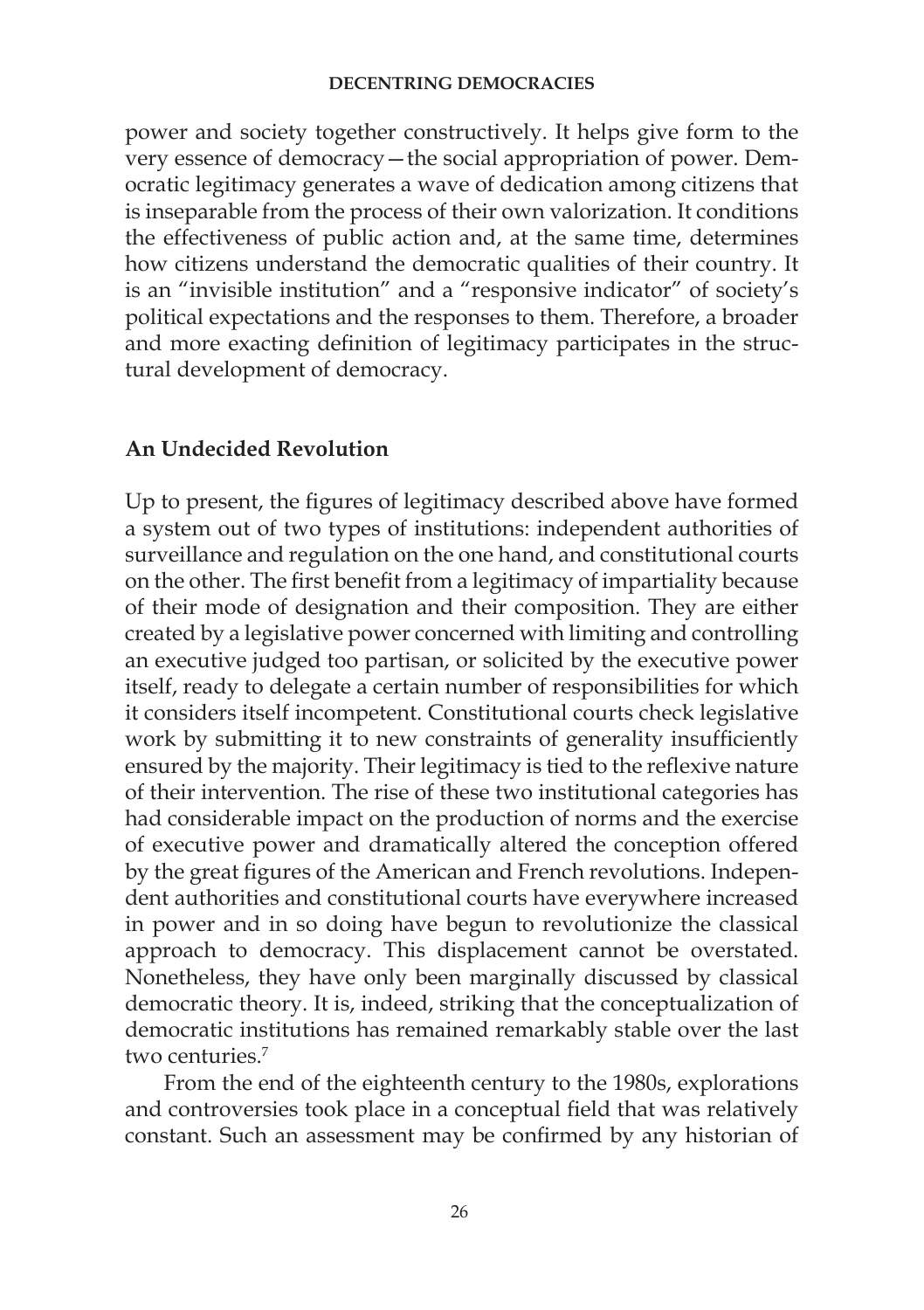the great modern revolutions. The questions surrounding representative government, direct democracy, the guarantee of the rights of man were posed throughout this period in relatively unchanging terms. There was also little evolution in political vocabulary. The term "selfmanagement" ("*autogestion*") which was forged in the 1960s was one of the rare neologisms of true importance. And even here, the term's quick disappearance suggested that it was a victim of the very seachange it connoted. The new syntax of democratic institutions within which independent councils and constitutional courts have been developed marks a break with an old world. But the fact that it has not yet been systematically studied (we remain bereft of a Sieyès or a Madison in this new era), means that the extent of this sea-change has not yet been fully appreciated. The change has been born of circumstances that respond to citizens' expectations and the growing demands in public management.

These institutions have not yet found their full place in the democratic order because they have not been perceived as original political forms. Moreover, their development has not followed any comprehensive conceptual frame. They may expand our democracies in unprecedented ways just as they may simply reinforce timid liberalisms. One may be tempted, for example, to understand constitutional courts from the traditional perspective of checking popular sovereignty by strengthening legal checks. But the implicit opposition between government by will and government by constitution does little more than reproduce an old liberal topos.<sup>8</sup> Correcting the shortcomings of the majority in this way carries on the old cries against the "tyranny of the majority" so common among those who feared universal suffrage in the nineteenth century. But the development of these courts might also be seen as an instrument for reducing governments' room to maneuver and consequently increasing the social control of representatives. A prominent nineteenth-century theorist explained the constitution in these terms: "the people's guarantee that those who manage their affairs will not abuse the mandate that they have been given."9 The independent authorities of surveillance and regulation may also be understood from these two opposing perspectives.

The reigning instability makes a clear assessment of the current condition even more important. The democratic potential of these institutions has not yet been exploited and it may be shaped to strengthen the demands of generality in public life. It will produce, indirectly,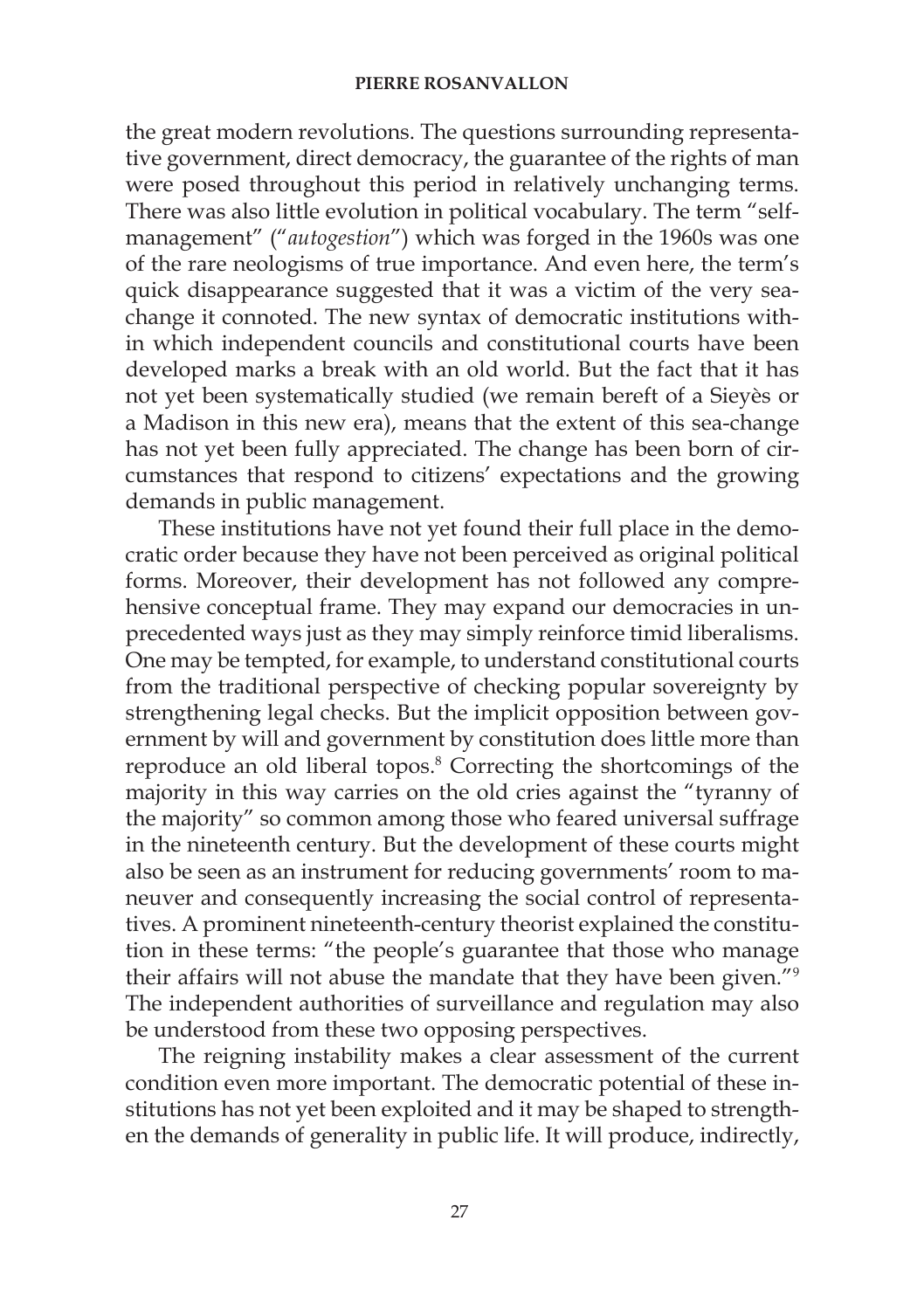the effects which were ordinarily associated with direct democracy. Exploration of the unknown world of *indirect democracy* will help correct and complement the deficiencies of electoral-representative democracy.

The third figure evoked above, the legitimacy of proximity, is not wedded to a particular institution. Rather it refers to social expectations on the behavior of those who govern. From this emerges a second unprecedented dimension in the democratic universe, the creation of *a democratic art of government*. Historically, reflections on democracy have been limited to a definition of rules and the constitutive institutions of a regime of popular sovereignty (separation of powers, modes of representation, forms of citizen intervention, etc.). As a result, the political sphere was conceptualized through the two categories of regime and decision (on the level of policy). However, social expectations and demands have led to an expanded understanding of the art of government. Studies have highlighted the fact that citizens are as sensitive, if not more sensitive, to the behavior of governing officials than the actual decisions made.10 The use of an entirely new vocabulary in describing the ideal connections between power structures and society evidence this evolution. Terms such as being attentive, compassionate, equitable, respectful, present or recognizing and listening have been added to the classical notions of representation. The words "participation" and "proximity" have been used more spontaneously and entered common usage because they resonate with the traditional political vocabulary. But here as well there has been a certain degree of ambiguity. While these words reveal new citizen demands, which offer unprecedented opportunities for the democratic ideal, they are also subject to rhetorical acrobatics and sophisticated manipulations.

Drawing a conceptual framework for the still embryonic democratic potential of these institutions and practices requires building the ideal types which correspond to the new figures of generality and legitimacy. Through such a work, our democracies may be reinforced while the perverse manipulations become more obvious.

### **The New Democratic Dualism**

Tocqueville described the democracy of his time in the following terms: "The notion of government has been simplified: numbers es-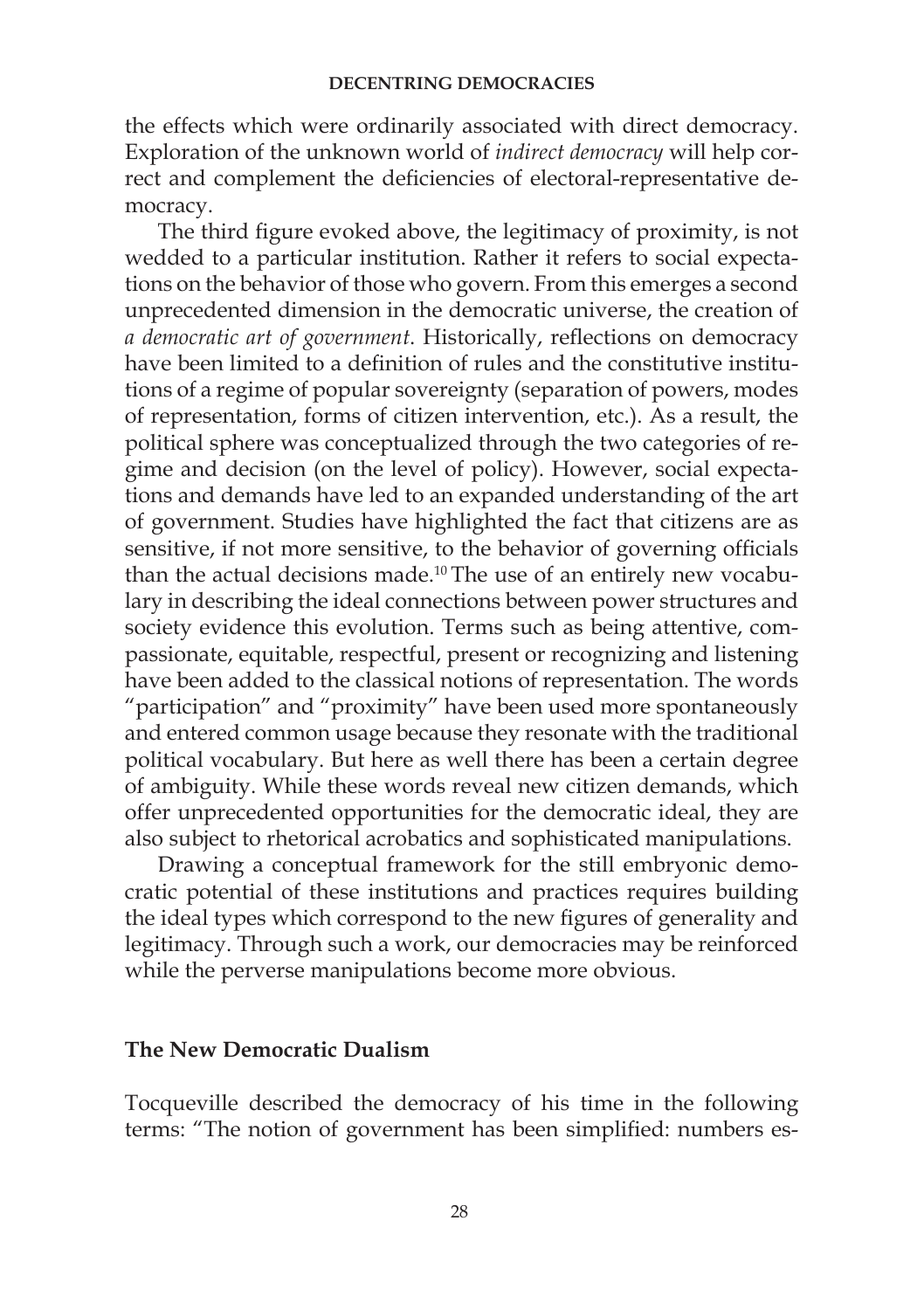tablish the law and right. Politics are reduced to a question of arithmetic."11 Today, to the contrary, we are faced with an increasingly complex democracy marked by a double dualism: on the one hand, between electoral-representative institutions and those of indirect democracy (a dualism underlying democracy as regime); and, on the other, between the universe of procedures or behaviors and those of decisions (a dualism underlying democracy as government). These two pairs are superimposed on the tension between electoral democracy and the counter-democracy which organizes citizen activity. Together they form the new order of contemporary democracy.

First of all, the institutions of electoral-representative democracy form a system with those of indirect democracy. Their articulation allows for a reconciliation between the majority and the ideal of unanimity through a tension which respects their respective demands. This fundamental tension joins two subordinate contradictory demands:

● *The contradiction between recognizing the legitimacy of conflict and the desire for consensus.* Democracy is a pluralist regime grounded in the diversity of interests and opinions and it organizes electoral competition on that basis. It therefore institutionalizes conflict and its resolution. Democracy cannot exist without clear-cut decisions for resolving differences. To participate in democratic politics necessitates taking sides or choosing one's party. This is essential in societies marked by social divisions and uncertainty. At the same time, democracy depends on the ability to build a common ground, the recognition of shared values that allow conflicts to stop short of civil war.12 Thus the necessity of respecting each of these dimensions and distinguishing the institutions of conflict and those of consensus. On the one hand, there is the subjective world of partisanship that makes up the electoral-representative sphere. On the other hand, there is the objective world of indirect democratic institutions. Recognizing the specificity of each makes possible a full appreciation of the two poles of the democratic tension. It simultaneously leads to overcoming what has historically been a permanent desire both to ignore the legitimacy of conflict and fetichize the notion of unanimity (temptations which have incessantly fueled the illusions and perversions at work in undermining democratic regimes).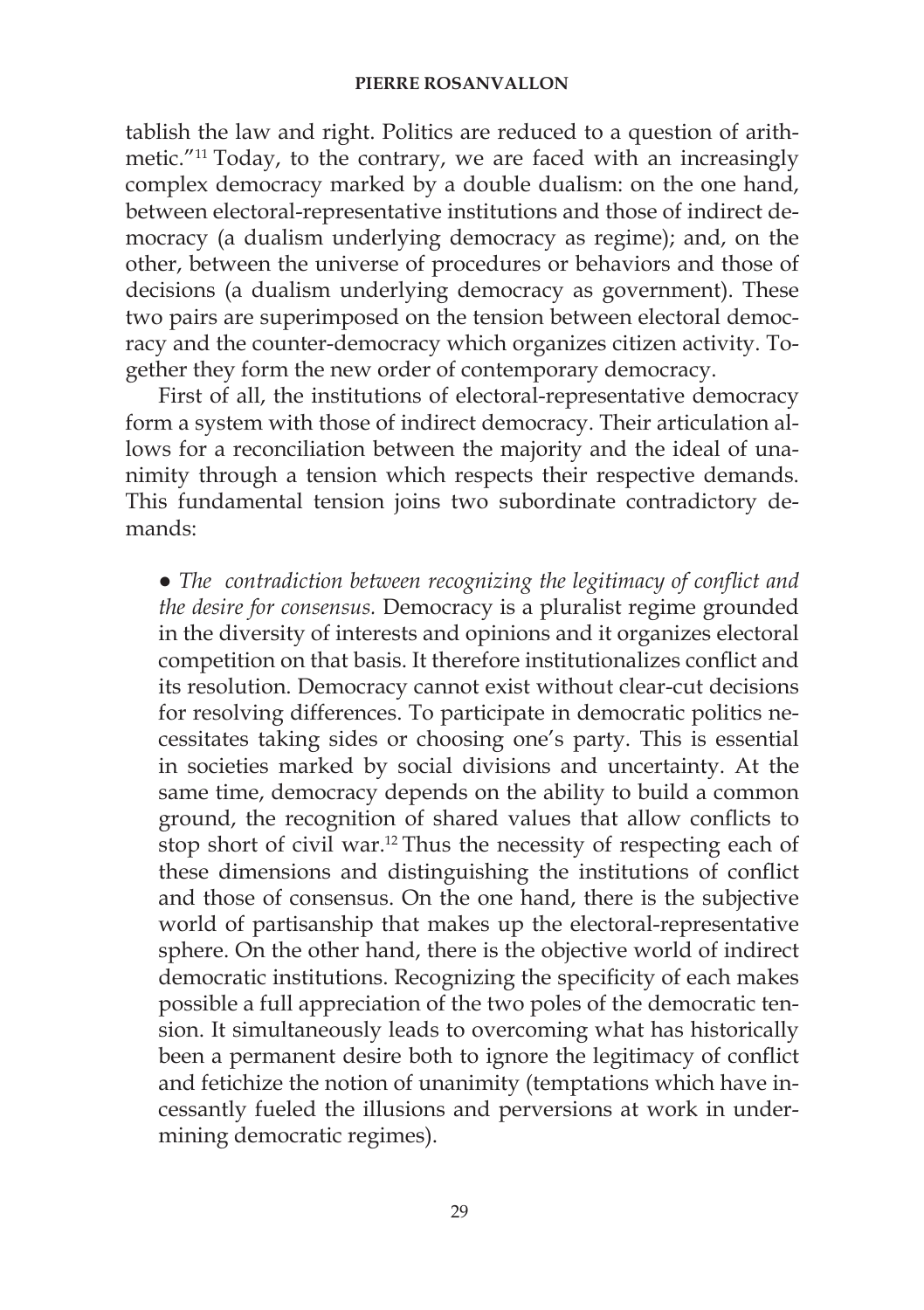#### **DECENTRING DEMOCRACIES**

● *The contradiction between a realistic foundation for decision-making (the majority) and a necessarily more demanding form of justification (unanimity).* Democracy is impossible without decision, quick action, and processes for negotiating and making choices. But democracy comes to a halt without institutions that call upon the general interest and at least partially contribute to its autonomous realization. Democratic life relies on the ability to separate and organize the tension between institutions of majority decision-making and institutions founded on justification through unanimity.

Organizing this duality means fully recognizing that democracy rests on a fiction which is experienced as a necessity—assimilating the majority to unanimity. But it makes this fiction explicit and organizes the coexistence of these two constituant elements. The problem is that this fiction has never been recognized as such. This is not generally the case for legal fictions whose nature or usage fool no one. The juridical techniques based on "as if" are not designed to hide anything. They simply allow us to have a better mastery of things by reducing complexity and contradictions to make them more manageable. It has been accurately observed that fictions, thus lead to "a power to master the real by ostensibly breaking away from it."13 They are purely functional and do not have any claim on changing the real nature of things. The fundamental fiction of democracy has not been understood in these terms or even been made explicit. It has been dissimulated without being recognized. Hiding this fiction has been essential in developing a substantialist horizon of the democratic ideal—that is, intellectually and politically assimilating the majority to an order of unanimity outside of which we could no longer think. Recognizing this dualism, however, provides a way out of this impasse. It brings forward a tangible separation between the two poles of the democratic ideal and, at the same time, provides a permanent invitation to uncover the assumptions that might undermine its meaning or warp its organization. Government by the majority must therefore be understood simply as an empirical convention whose character remains subject to constraints that are, in fact, superior justifications. It rests on what we might call an imperfect legitimacy that requires complementary forms of democratic legitimation.

The dualism that structures democracy as government has developed alongside this institutional dualism. The executive power in gov-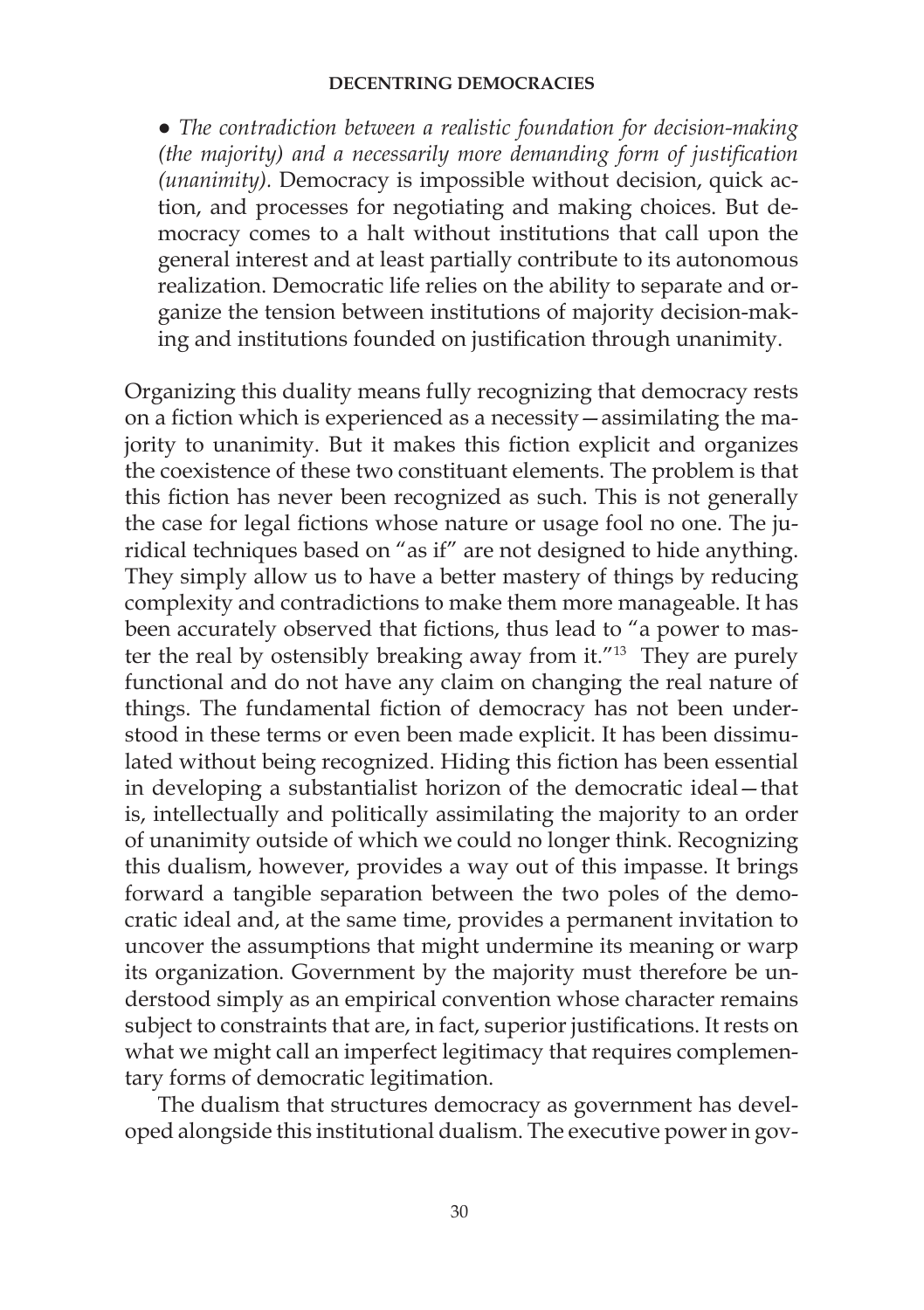ernment has long remained a marginal object of political theory. This form of government was understood as lacking coherence; it practically disappeared behind the exercise of its own power. The centrality given to the legislative power in democracy was one of the justifications of this neglect. This was the case during the revolutionary period in France when the legitimate power of generality, associated with the law, was opposed to the management of particularities at the heart of the executive power. Awareness of the relative autonomy of governmental action came slowly amidst the intellectual obstacles that prevented its recognition.14 But the executive power was understood solely from the perspective of its actions and decisions. The vast literature on public policy in political science bears witness to this approach. Today a new dimension of executive power has emerged the conduct of those who govern. And while it has found a dominant place among citizens, it has not yet been theorized as such. As a result, a tension has grown between *a democracy of decisions* (captured by the political dynamic of universal suffrage) and *a democracy of conduct* (referring to the imperative of taking all citizens into consideration).

These two emerging continents in the democratic universe are also part of a broader system. Each, in its own way, may be expected to contribute to the production of a more democratic society and give form to a democratic project that generates a society of equals while establishing a regime of collective sovereignty. They therefore correspond to today's double demand for increased individualism (with an increased concern for the particularity of individuals) and the development of the general interest (by reducing the weight of particular interests in institutions).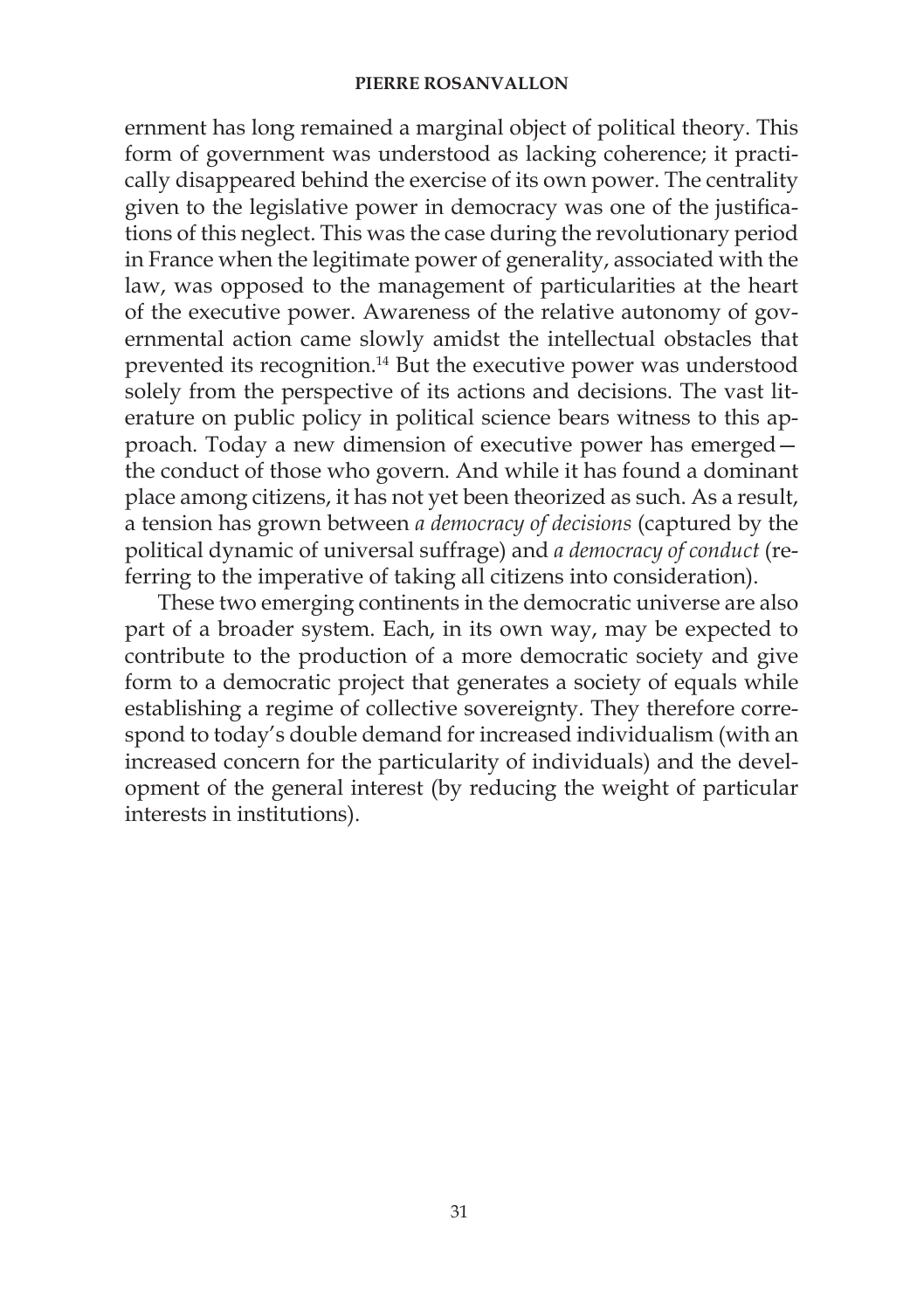### **DECENTRING DEMOCRACIES**

### **NOTES**

**1.** Louis Blanc, "La Réforme électorale", *Revue du Progrès*, t. 2, October 15, 1839, p. 308.

**2.** Adhémar Esmein, *Eléments de droit constitutionnel français et comparé* (8th ed., Paris: 1927), t. 1, p. 330.

**3.** This would be in opposition to the sociological and philosophical notion of a "rise in generality", which signifies an increased distance from particular cases in order to develop a more global concept.

**4.** Fritz Scharpf was the first to apply this distinction to the question of legitimacy [see *Governing in Europe: Effective and Democratic?* (Oxford University Press, 1999)]. The opposition between output and input democracy was formulated by Robert E. Goodin, *Reflective Democracy* (Oxford University Press, 2003).

**5.** It is worth noting that this distinction was formulated in an effort to respond to the "democratic deficit" of European institutions.

**6.** Jürgen Habermas, "La souveraineté populaire comme procédure. Un concept normatif d'espace public", *Lignes*, no 7, September 1989. One could make a similar argument against Bernard Manin's proposition for redefining democratic legitimacy by substituting an imperative of involvement in the deliberation process for the impossible requisite of electoral unanimity (see his path-breaking article, "Volonté générale ou deliberation ? Esquisse d'une théorie de la délibération politique", *Le Débat*, no 33, January 1985). By shifting the site of the constraint of unanimity he offers a more realist formulation, but he remains grounded in a traditional perspective of the legitimacy of establishment. (In the end, the ideal of a "free and equal deliberation for all" is materially speaking very difficult to attain. It can only be approximated such that one must act "as if" everyone had deliberated.)

**7.** With the notable exception of the discussions on political parties and their relationship to democratic life that produced heated debates and proposals for reform at the turn of the twentieth century (see for example, the question of primaries in the United States). We will discuss these precursors to the present transformations which were shaped by their national contexts.

**8.** This distinction may have been formulated for the first time by Bolingbroke in his *Dissertation upon Parties* (1733), in Bolingbroke, *Political Writings,* edited by David Armitage (Cambridge University Press, 1997), p. 90.

**9.** Edouard Laboulaye, *Questions Constitutionelles* (Paris, 1872), p. 373.

**10.** The data of these studies will be presented in the following chapters.

**11.** *Considérations sur la Révolution* (matériaux pour *L'Ancien régime et la Révolution*) in Tocqueville, Œuvres (Paris, Bibliothèque de la Pléiade, 2004), t. 3, p. 492.

**12.** Nicole Loraux has explained the complexity of the word *kratos* in Athens. It connoted "having the upper hand", the notion of a victory of one group